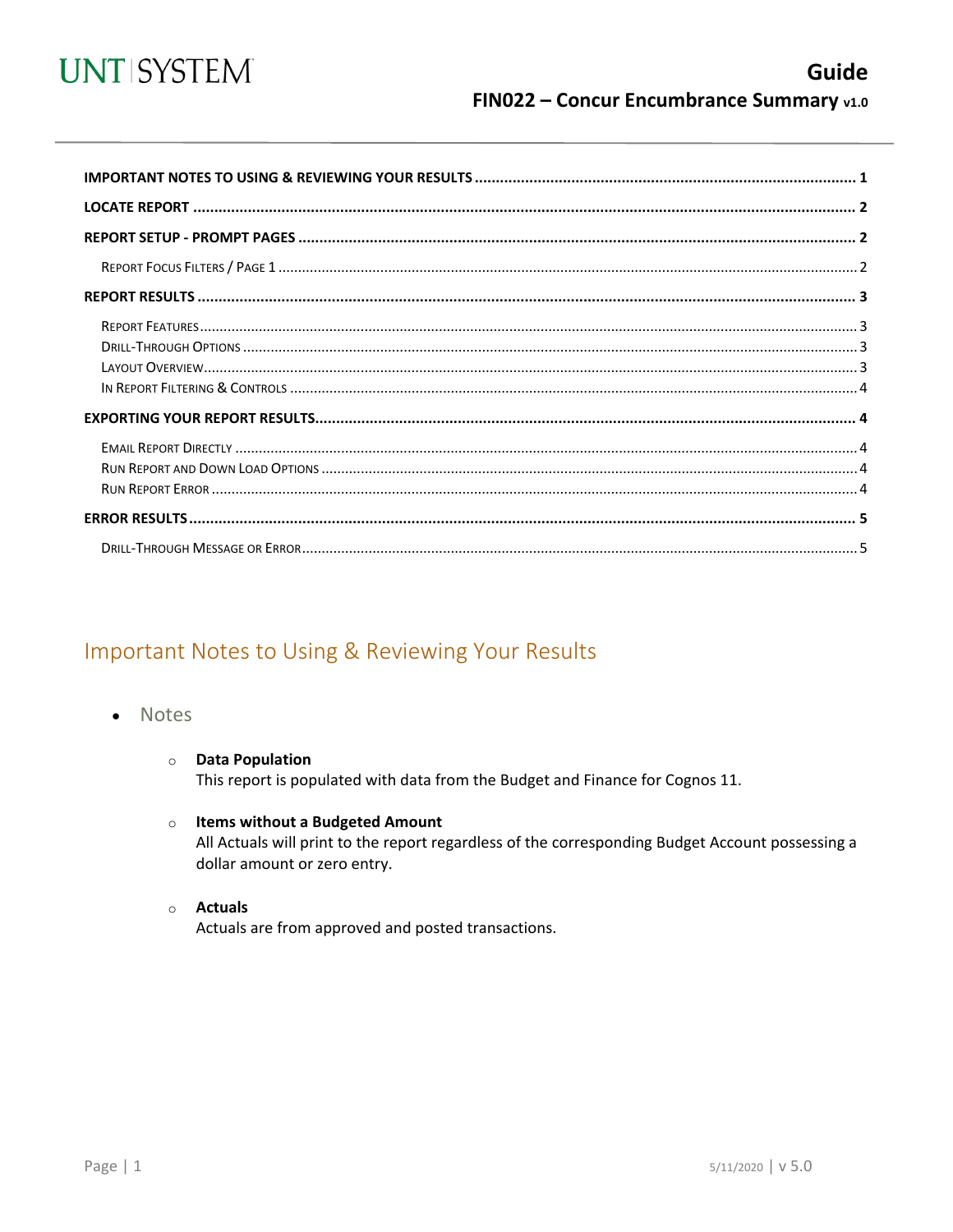# Locate Report

- 1. From the Budget & Planning **[Reporting Page](https://finance.untsystem.edu/reporting)**, locate "FIN022 – Concur Encumbrance Summary" report.
- 2. **Login** to IBM Cognos to run the report.

# Report Setup- Prompt Pages

# Report Setup - Prompt Pages

All initial **Landing Pages** for reports on the Cognos System will appear similar in format. You will have a set of filtering choices based on the source's available data.

#### REPORT FOCUS FILTERS

 $\overline{\phantom{0}}$ 

1. Select your parameter choices. (No parameters within this report are required).

| <b>UNT SYSTEM</b>                                      | <b>FIN001-</b><br><b>Budget</b><br>Overview                                                                                                                                       |  |  |  |  |  |  |  |
|--------------------------------------------------------|-----------------------------------------------------------------------------------------------------------------------------------------------------------------------------------|--|--|--|--|--|--|--|
|                                                        | <b>Please Select Parameters Below</b>                                                                                                                                             |  |  |  |  |  |  |  |
| <b>Business Unit</b>                                   | ☜<br>All Business UNS                                                                                                                                                             |  |  |  |  |  |  |  |
| Department<br>or Hanager                               | <b>Keywords:</b><br>Type one or more keywords<br>separated by spaces.<br>Search(3)<br><b>Dations V</b><br>Choice:<br>Results:<br>Insert +<br>· Remove                             |  |  |  |  |  |  |  |
|                                                        | Infected Genelected<br><b>Statel Island</b>                                                                                                                                       |  |  |  |  |  |  |  |
| <b>Department</b><br>Tree Selection<br>Options         | Department Tree Cascading Prompts<br><b>Bigendable Department Tree</b><br>Select and Search Departments (only B's and C's)<br><b>Shier Department by Level</b><br><b>Deachool</b> |  |  |  |  |  |  |  |
| Project<br><b>ID/Description</b><br>or Manager<br>Name | Keywords:<br>Type one or more keywords<br>separated by spaces<br>Search(3)<br>Gallana <sup>17</sup><br><b>Results:</b><br>Choice:<br>Insert *                                     |  |  |  |  |  |  |  |
|                                                        | · Remove<br><b>Brigat all Question all</b>                                                                                                                                        |  |  |  |  |  |  |  |
| Account Type                                           | <b>Belandall Genelectal</b><br>Revenue<br><b>C</b> Expense<br>Solonial Goachutal                                                                                                  |  |  |  |  |  |  |  |
| <b>KK Group</b>                                        | p Budgetary<br>sy Nen-Budgetary<br>M Non-Sparsored Projects<br><b>E</b> Sponsored Projects<br><b>Balantial Guardonial</b>                                                         |  |  |  |  |  |  |  |
| Thru<br>Aeeounting<br>Period                           |                                                                                                                                                                                   |  |  |  |  |  |  |  |
| Ledger                                                 |                                                                                                                                                                                   |  |  |  |  |  |  |  |
| <b>Budget Period</b>                                   | (Does not impact Projects)<br>* lasas                                                                                                                                             |  |  |  |  |  |  |  |
| To filter by elements of the Chart String click "Next" |                                                                                                                                                                                   |  |  |  |  |  |  |  |
|                                                        | Cancel<br>Finish<br>Next >                                                                                                                                                        |  |  |  |  |  |  |  |

| <b>Business Unit</b> | Default will pull "All Units" or you may use the Dropdown to<br>select one particular unit by which to filter the report.                                                                                 |
|----------------------|-----------------------------------------------------------------------------------------------------------------------------------------------------------------------------------------------------------|
| <b>Budget Year</b>   | Please enter a budget year to filter the report                                                                                                                                                           |
| Department           | Please enter a Department number or multiple numbers and<br>click search to filter the report. Click the arrow to bring each<br>department to the right box before continuing with another<br>department. |
| Project ID           | Please enter a Project ID or multiple IDs and click search to<br>filter the report. Click the arrow to bring each ProjectID to<br>the right box before continuing with another ProjectID.                 |

2. Click the **Finish Button**.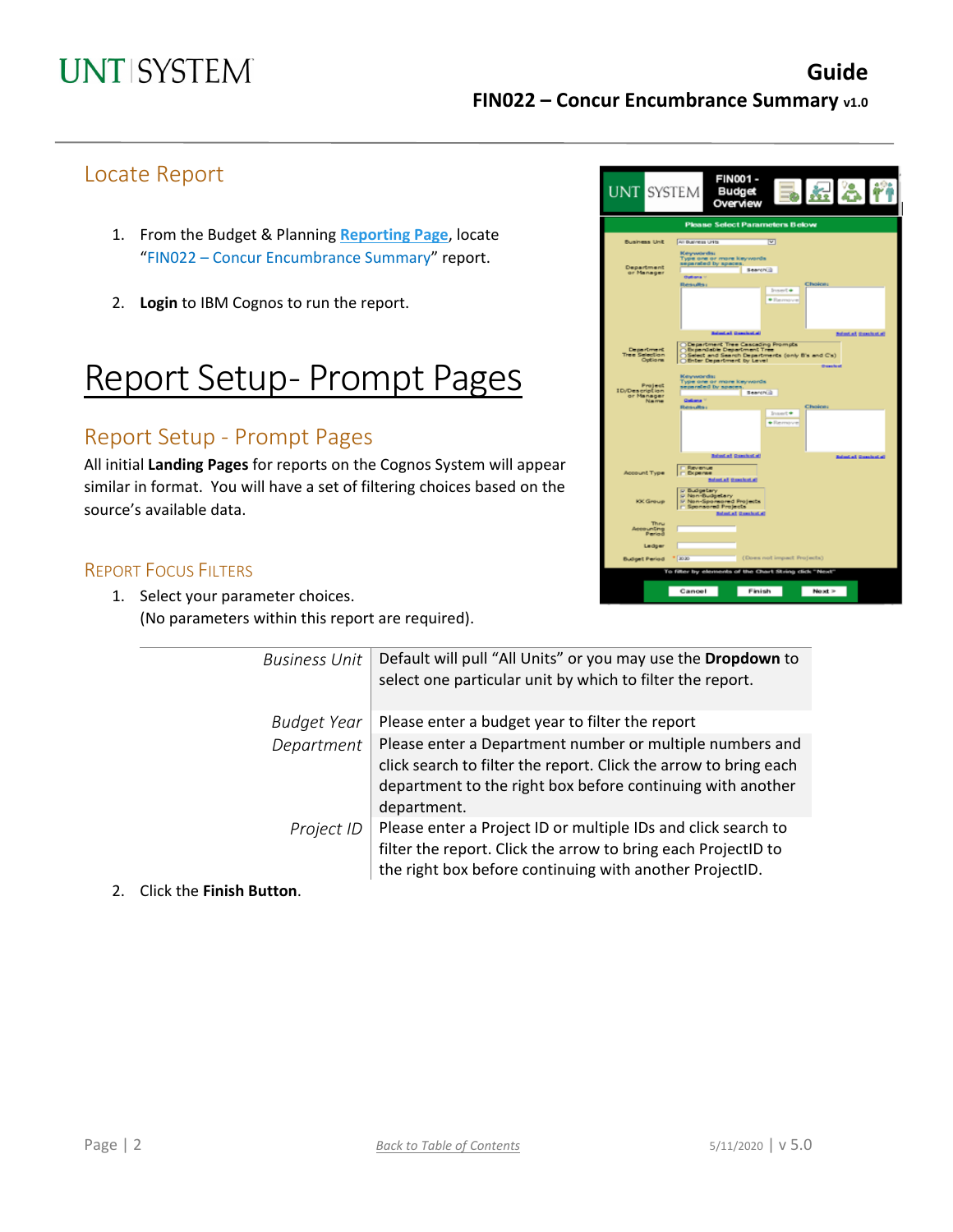Amount

# Report Results

# Report Results

### REPORT FEATURES

- On the first page, results are grouped by **Department**
- The results are more detailed and are grouped by **Department** and **RequestID**.
- Information such as **Request Date, Employee Name, Employee Status**, and **Amounts** can be found on the second page.

### DRILL-THROUGH OPTIONS

• **Clicking** on any of the underlined dollar amounts will drill-through to the "FIN003 – Transaction Detail Report" to view the detailed transactional line that makes up the chosen amount.

|  |                                      | where you can be a second the contract of the                                      |                   |                         |                            |        |                        |           |
|--|--------------------------------------|------------------------------------------------------------------------------------|-------------------|-------------------------|----------------------------|--------|------------------------|-----------|
|  |                                      | 121100 - Biological Sciences<br>141000 - University Library-Gen<br>Overall - Total |                   |                         |                            |        | 15,274.69              |           |
|  |                                      |                                                                                    |                   |                         |                            |        | 8,090.15               |           |
|  |                                      |                                                                                    |                   |                         |                            |        | \$23,364.84            |           |
|  | Department                           |                                                                                    | <b>Request ID</b> | <b>Request Date</b>     | <b>Employee Name</b>       |        | <b>Employee Status</b> | Amount    |
|  |                                      | 121100 - Biological Sciences                                                       | 3DLK              | Sep 1, 2021             |                            |        |                        | 564.80    |
|  |                                      |                                                                                    | 3EGR              | Oct 5, 2021             |                            |        |                        | 328.80    |
|  |                                      | 3F34                                                                               | Nov 3, 2021       | Compson, Zacchaeus Greg |                            | Active | 584.50                 |           |
|  |                                      |                                                                                    | 3FC6              | Oct 27, 2021            | Bucher, Morgan Jean        |        | Active                 | 1,283.00  |
|  |                                      |                                                                                    | 3FJ3              | Nov 1, 2021             |                            |        |                        | 403.85    |
|  |                                      |                                                                                    | 3FKR              | Nov 8, 2021             | Bucher, Morgan Jean        |        | Active                 | 1,975.50  |
|  |                                      |                                                                                    | 3FKU              | Nov 3, 2021             | Compson, Zacchaeus Greg    |        | Active                 | 1,945.50  |
|  |                                      |                                                                                    | 3HEC              | Nov 19, 2021            | Bucher, Morgan Jean        |        | Active                 | 442.50    |
|  |                                      |                                                                                    | 3JPC              | Jan 28, 2022            | Dzialowski, Edward Michael |        | Active                 | 1,066.50  |
|  |                                      |                                                                                    | 3.IPF             | Jan 28, 2022            | Rippamonti, Jessica Denise |        | Active                 | 1,215.65  |
|  |                                      |                                                                                    | 3JRW              | Feb 2, 2022             |                            |        |                        | 276.60    |
|  |                                      |                                                                                    | 3K4D              | Feb 2, 2022             |                            |        |                        | 423.53    |
|  |                                      |                                                                                    | 3KDD              | Feb 11, 2022            |                            |        |                        | 846.20    |
|  |                                      |                                                                                    | 3KDF              | Feb 11, 2022            |                            |        |                        | 447.21    |
|  |                                      |                                                                                    | 3KHA              | Feb 11, 2022            |                            |        |                        | 852.58    |
|  |                                      |                                                                                    | <b>3KUT</b>       | Feb 18, 2022            |                            |        |                        | 1,006.30  |
|  |                                      |                                                                                    | <b>3KWW</b>       | Feb 22, 2022            |                            |        |                        | 883.84    |
|  |                                      |                                                                                    | 3KXV              | Feb 22, 2022            |                            |        |                        | 727.83    |
|  | 121100 - Biological Sciences - Total |                                                                                    |                   |                         |                            |        |                        | 15,274.69 |
|  |                                      | 141000 - University Library-Gen                                                    | 3C3U              | Sep 1, 2021             | Cleveland, Susannah Lyn    |        | Active                 | 276.80    |
|  |                                      |                                                                                    | 3CTQ              | Sep 1, 2021             | Bruxvoort,Diane Lea        |        | Active                 | 296.80    |
|  |                                      |                                                                                    | 3DLD              | Feb 10, 2022            | Mangum, Michael Jacob      |        | Active                 | 696.73    |
|  |                                      |                                                                                    | 3F4T              | Oct 18, 2021            | Mangum, Michael Jacob      |        | Active                 | 648.21    |
|  |                                      |                                                                                    | 3FLD              | Nov 18, 2021            | Bruxvoort,Diane Lea        |        | Active                 | 843.30    |
|  |                                      |                                                                                    | 3FLJ              | Jan 24, 2022            | Bruxvoort.Diane Lea        |        | Active                 | 2,096.96  |
|  |                                      |                                                                                    | 3HUN              | Dec 10, 2021            | Gellner, Megan E.          |        | Active                 | 746.06    |
|  |                                      |                                                                                    | 3HV9              | Dec 10, 2021            | Sylve, Joshua Caleb        |        | Active                 | 350.90    |
|  |                                      |                                                                                    | 3KFJ              | Feb 10, 2022            | Mangum, Michael Jacob      |        | Active                 | 1,637.20  |
|  |                                      |                                                                                    | 3KXQ              | Feb 22, 2022            |                            |        |                        | 497.19    |
|  |                                      |                                                                                    |                   |                         |                            |        |                        |           |

Overall - Total

Department

#### LAYOUT OVERVIEW

- Report results are typically displayed in an interactive HTML on screen style.
- Based on your selections, if any, the report will only display results that match your initial filtering choices.
- Reports on screen may combine the Level Number result with the Description for that level in one single column. *(Report results exported to XLS will break these out, see Run Report and Down Load section below.)*
- If there is an error in your request or no results can be produced, you get a return message showing the parameters you chose that produced these results. *(See th[e Error Results section](#page-4-0) below for more information or to troubleshoot.)*



23,364.84

| Clear All Selections<br>Refresh |                                |
|---------------------------------|--------------------------------|
| <b>Fund Category Level A:</b>   | <b>Fund Category Level B:</b>  |
| Fund Cat A All                  | B40 - Sponsored Projects-Restr |
| A30 - Restricted Expendable     | B40 - Sponsored Projects-Restr |
| A30 - Restricted Expendable     | B40 - Sponsored Projects-Restr |

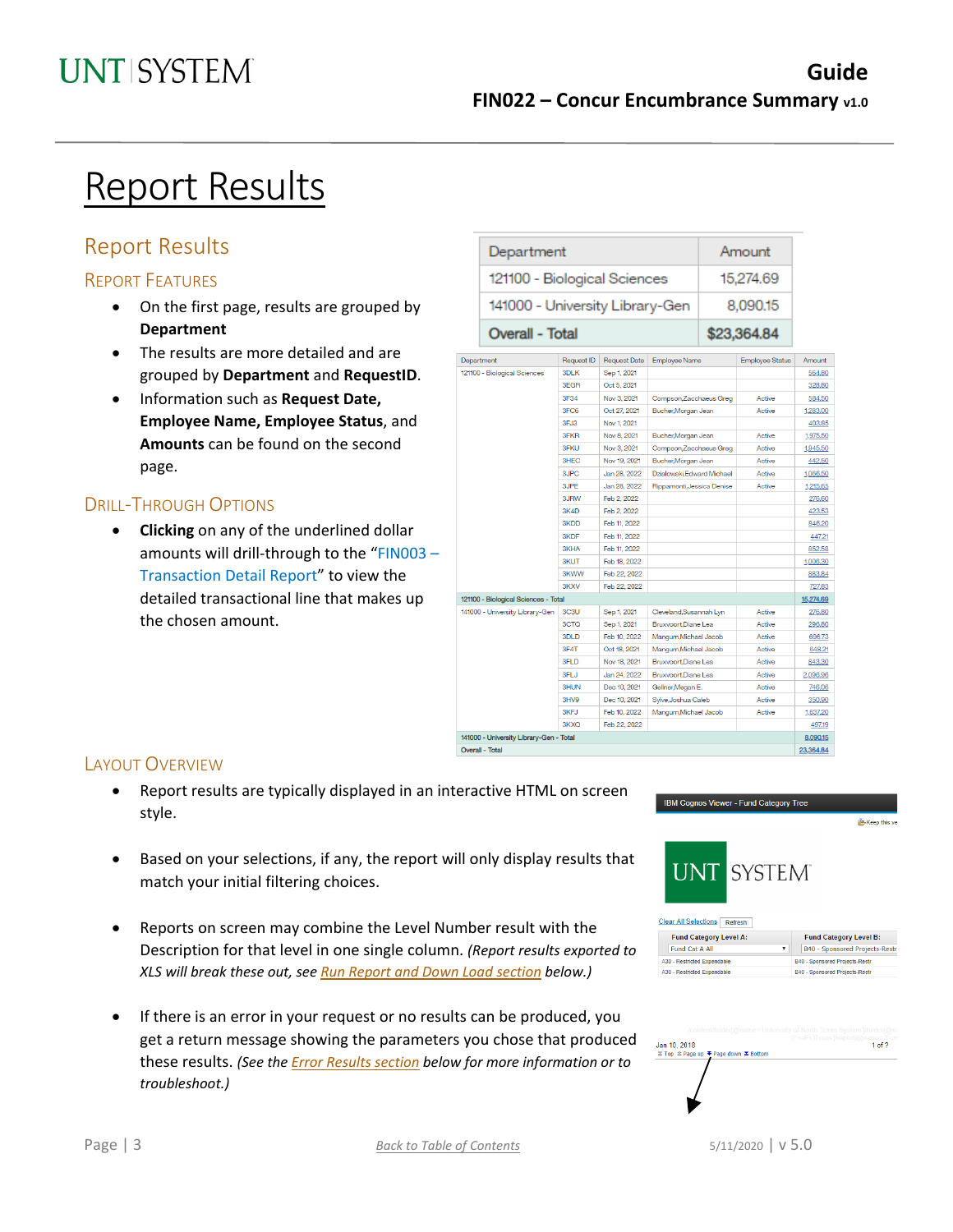#### • Excel • Excel Data

• HTML • PDF

- 
- CSV
- XML
- Reset prompts and run

RUN REPORT AND DOWN LOAD OPTIONS

Click the "Run as" button (white circle) on the upper left hand of the toolbar of your screen to see selections for running or exporting your results:

## In the upper left hand or right hand of the toolbar on your screen, you will see options to run report and view your results.

Exporting Your Report Results

## EMAIL REPORT DIRECTLY

Click the **"Share"** symbol dropdown (next to the bell) on the upper right hand of the toolbar on your screen to select **"Email".** Fill in the desired email address, any additional information, and your onscreen results will be emailed from within the Cognos program.

# **FIN022 – Concur Encumbrance Summary v1.0**

 $\overline{\sim}$  Top  $\stackrel{\frown}{\sim}$  Page up  $\overline{\bullet}$  Page down  $\overline{\bullet}$  Bottom



### IN REPORT FILTERING & CONTROLS

additional pages (if any).

**UNTISYSTEM** 

• You can clear any originally selected **Filters** by returning to the Prompt Pages from within the Report you are currently viewing (without starting over). To do so, **click** on the "**Run as"**  button on the upper left hand of the toolbar on your screen.

Exporting Your Report Results

• Use the **"Page Down" Link** at the bottom left to see







**Guide**